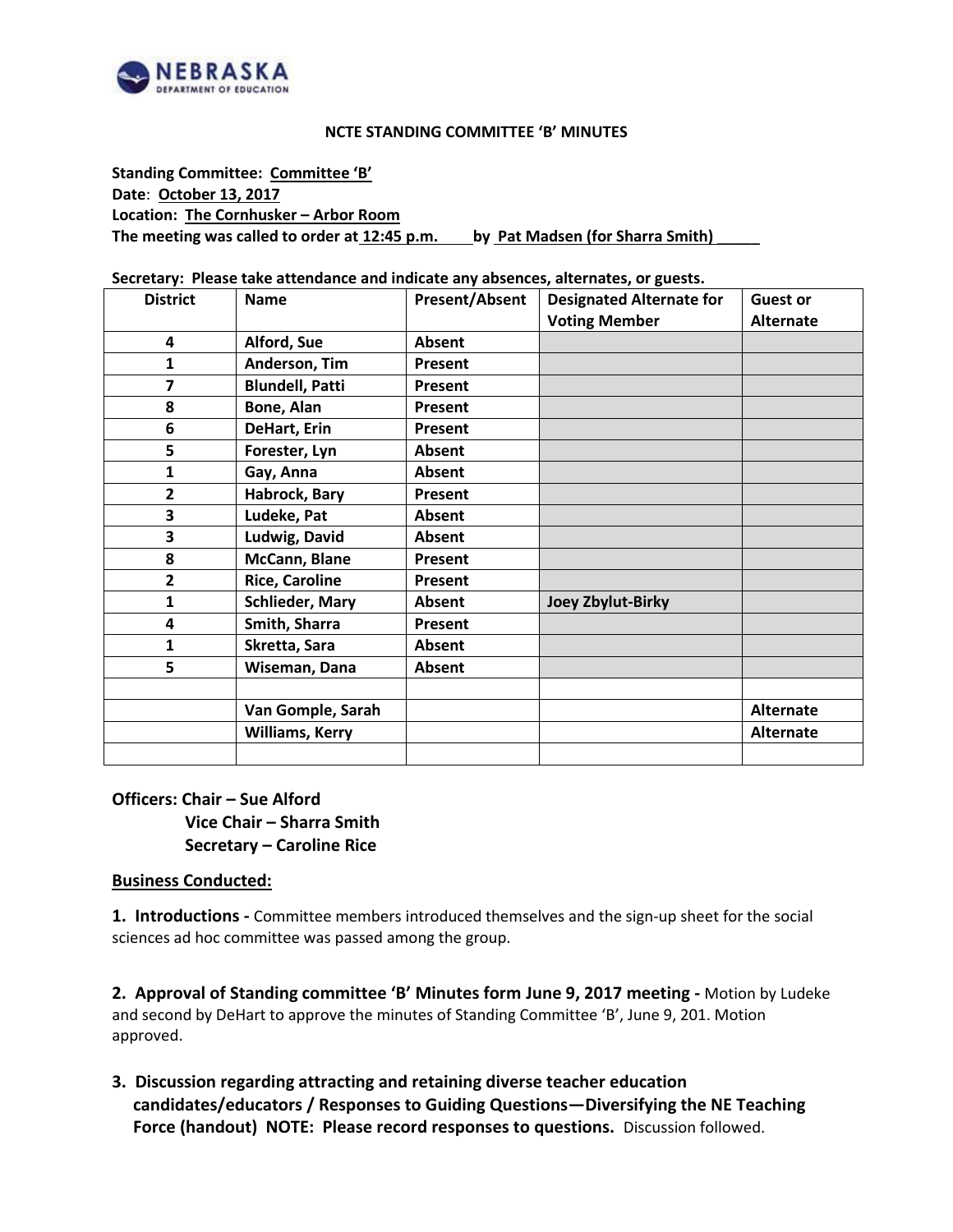

What are barriers to achieving a diverse educator pipeline?

- Diverse candidates many times are first generation college students and face multiple challenges.
- Initial tests are hard to pass and are expensive especially if they must be taken multiple times.
- Many of these students have to work, especially at home on weekends.
- They perceive so many roadblocks that it is easier to follow another major.
- We need to interest the students earlier (elementary school even) in the teaching profession.
- Students do not see teaching as an esteemed profession.
- First generation students are encouraged to look at higher paying professions by their parents.
- Sometimes scholarships end after the first year and students have to leave college.

What are strategies to overcoming those barriers?

- Chadron encourages going to a 2-year college to start the college education process (saves money).
- York College has hired diverse coaches for their sports program. Coaches talk to classes about how they made it through. The college provides tutoring and tutoring materials for passing PRAXIS.
- Workshops in P-12 districts and schools can help staff become more aware of how teachers' presuppositions affect students' perception in becoming teachers.
- Omaha South has opportunity for students to take an Introduction to Education class and spend time in various classrooms.
- At the high school level students should be told if they would be good teacher candidates. Many students in education programs tell about a teacher who influenced them and told them to consider being a teacher.
- Have opportunities in high school to experience what teachers do. (Internships, shadowing).
- Paras in teacher programs are ways to get diverse teachers prepared, but they have trouble with the PRAXIS.
- Colleges can adopt classrooms in elementary schools.

What resources are available?

- Nebraska Writing Project, I Love Public Schools, Educator groups are good resources.
- Colleges could develop community support for candidates in smaller communities.
- It would be helpful for elementary schools to have partner schools from other areas so interaction happens early.
- One needed resource is money. Would a higher salary increase the number of teachers? P-12 teachers can earn more in public school teaching than they can teaching at an institute of higher education.

### **4. Discussion regarding current Curriculum Supervisor (revised to Leadership for Teaching**

**and Learning) endorsement.** The way things are administered are very different from district to district. Is there a middle ground between teacher and administrator? This would be an administration endorsement, but people with this degree are not used as administrators. If they do not become an administrator, they lose the endorsement. Administrators do not consider this endorsement in selecting candidates for additional roles. The feeling is that the endorsement is not valuable. The committee supports the executive committee recommendation to discontinue this endorsement.

## **5. Responses to Marketing Initiative.**

Not presented—no discussion